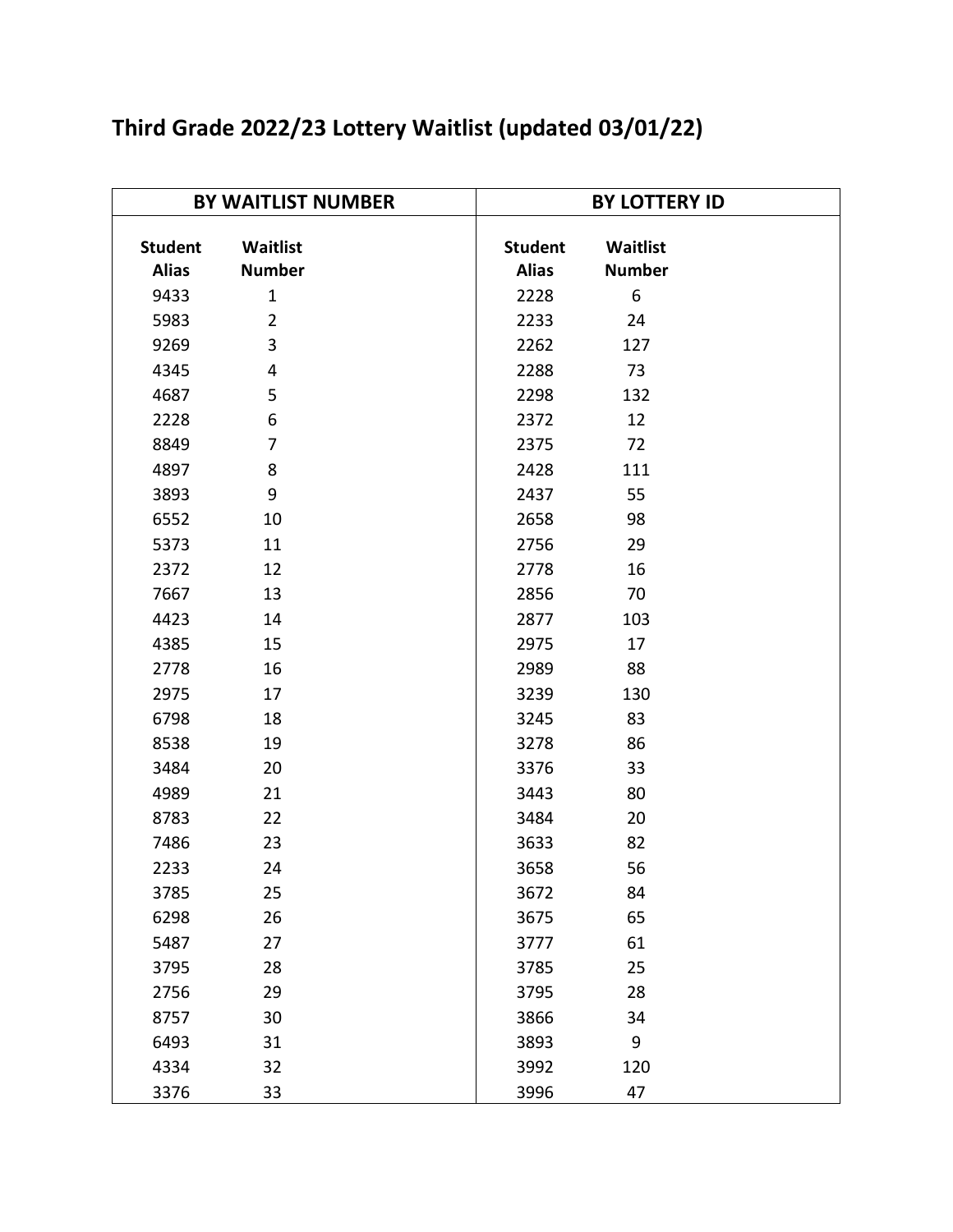| 3866 | 34 | 4224 | 123 |  |
|------|----|------|-----|--|
| 7755 | 35 | 4226 | 78  |  |
| 7728 | 36 | 4276 | 52  |  |
| 8335 | 37 | 4334 | 32  |  |
| 6764 | 38 | 4345 | 4   |  |
| 8878 | 39 | 4358 | 40  |  |
| 4358 | 40 | 4383 | 125 |  |
| 9338 | 41 | 4385 | 15  |  |
| 7269 | 42 | 4423 | 14  |  |
| 7524 | 43 | 4472 | 105 |  |
| 4622 | 44 | 4489 | 68  |  |
| 5799 | 45 | 4534 | 129 |  |
| 6944 | 46 | 4574 | 118 |  |
| 3996 | 47 | 4587 | 66  |  |
| 7897 | 48 | 4622 | 44  |  |
| 5789 | 49 | 4625 | 74  |  |
| 5552 | 50 | 4687 | 5   |  |
| 7833 | 51 | 4724 | 90  |  |
| 4276 | 52 | 4767 | 67  |  |
| 5886 | 53 | 4844 | 113 |  |
| 9256 | 54 | 4895 | 114 |  |
| 2437 | 55 | 4896 | 95  |  |
| 3658 | 56 | 4897 | 8   |  |
| 6692 | 57 | 4976 | 117 |  |
| 5295 | 58 | 4989 | 21  |  |
| 6537 | 59 | 5257 | 63  |  |
| 6883 | 60 | 5295 | 58  |  |
| 3777 | 61 | 5333 | 110 |  |
| 6766 | 62 | 5373 | 11  |  |
| 5257 | 63 | 5487 | 27  |  |
| 7542 | 64 | 5525 | 97  |  |
| 3675 | 65 | 5552 | 50  |  |
| 4587 | 66 | 5664 | 102 |  |
| 4767 | 67 | 5698 | 124 |  |
| 4489 | 68 | 5742 | 75  |  |
| 8988 | 69 | 5782 | 99  |  |
| 2856 | 70 | 5789 | 49  |  |
| 5966 | 71 | 5799 | 45  |  |
| 2375 | 72 | 5886 | 53  |  |
| 2288 | 73 | 5966 | 71  |  |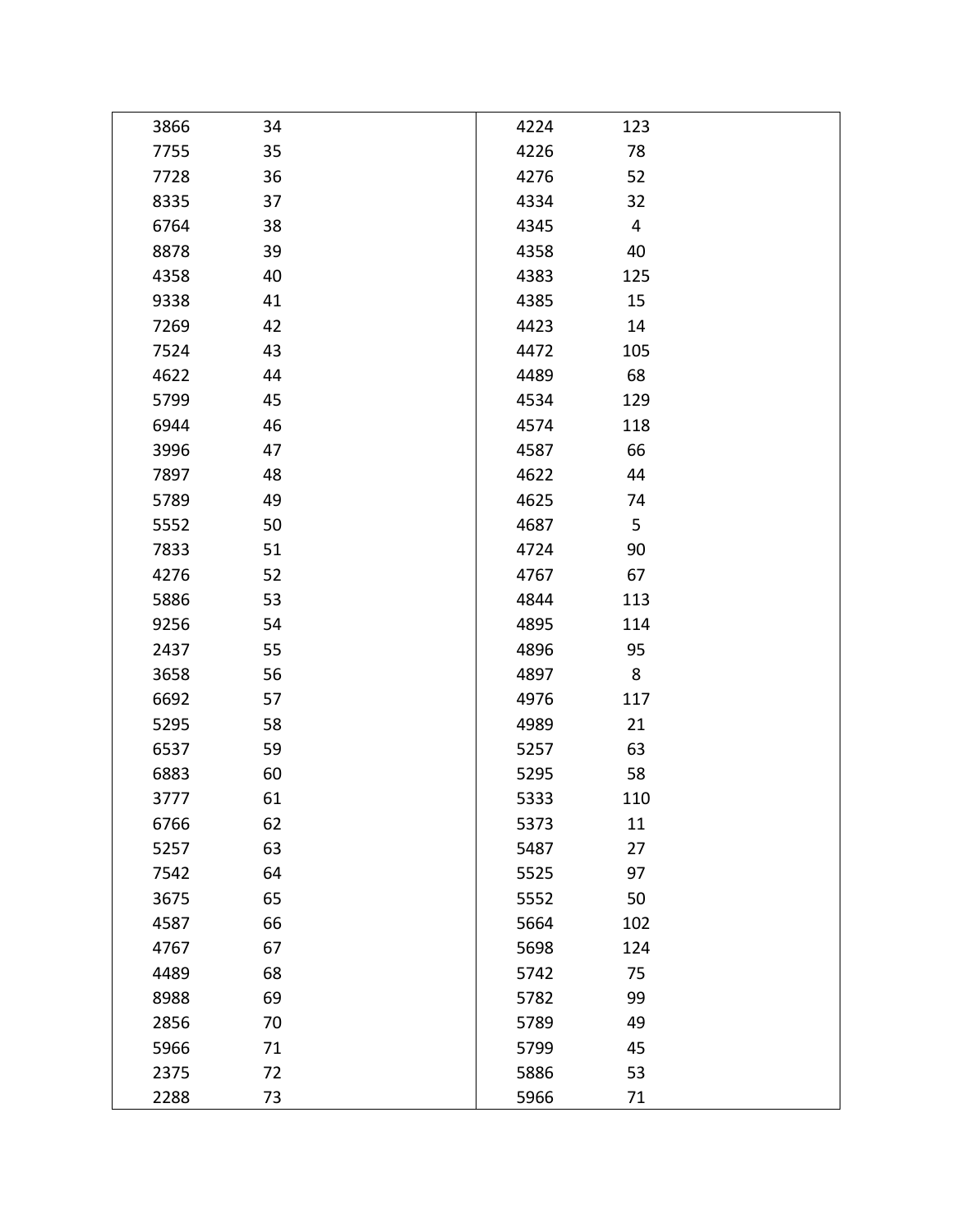| 4625 | 74  | 5983 | $\overline{2}$ |  |
|------|-----|------|----------------|--|
| 5742 | 75  | 6258 | 76             |  |
| 6258 | 76  | 6298 | 26             |  |
| 6468 | 77  | 6422 | 100            |  |
| 4226 | 78  | 6468 | 77             |  |
| 7778 | 79  | 6493 | 31             |  |
| 3443 | 80  | 6537 | 59             |  |
| 9355 | 81  | 6552 | 10             |  |
| 3633 | 82  | 6566 | 87             |  |
| 3245 | 83  | 6668 | 128            |  |
| 3672 | 84  | 6692 | 57             |  |
| 7635 | 85  | 6725 | 109            |  |
| 3278 | 86  | 6764 | 38             |  |
| 6566 | 87  | 6766 | 62             |  |
| 2989 | 88  | 6768 | 126            |  |
| 9294 | 89  | 6787 | 119            |  |
| 4724 | 90  | 6798 | 18             |  |
| 6987 | 91  | 6826 | 96             |  |
| 9628 | 92  | 6883 | 60             |  |
| 8399 | 93  | 6944 | 46             |  |
| 8755 | 94  | 6987 | 91             |  |
| 4896 | 95  | 7269 | 42             |  |
| 6826 | 96  | 7335 | 112            |  |
| 5525 | 97  | 7423 | 101            |  |
| 2658 | 98  | 7486 | 23             |  |
| 5782 | 99  | 7522 | 121            |  |
| 6422 | 100 | 7524 | 43             |  |
| 7423 | 101 | 7542 | 64             |  |
| 5664 | 102 | 7635 | 85             |  |
| 2877 | 103 | 7667 | 13             |  |
| 8342 | 104 | 7726 | 108            |  |
| 4472 | 105 | 7728 | 36             |  |
| 8974 | 106 | 7755 | 35             |  |
| 8288 | 107 | 7778 | 79             |  |
| 7726 | 108 | 7833 | 51             |  |
| 6725 | 109 | 7897 | 48             |  |
| 5333 | 110 | 8288 | 107            |  |
| 2428 | 111 | 8335 | 37             |  |
| 7335 | 112 | 8342 | 104            |  |
| 4844 | 113 | 8399 | 93             |  |